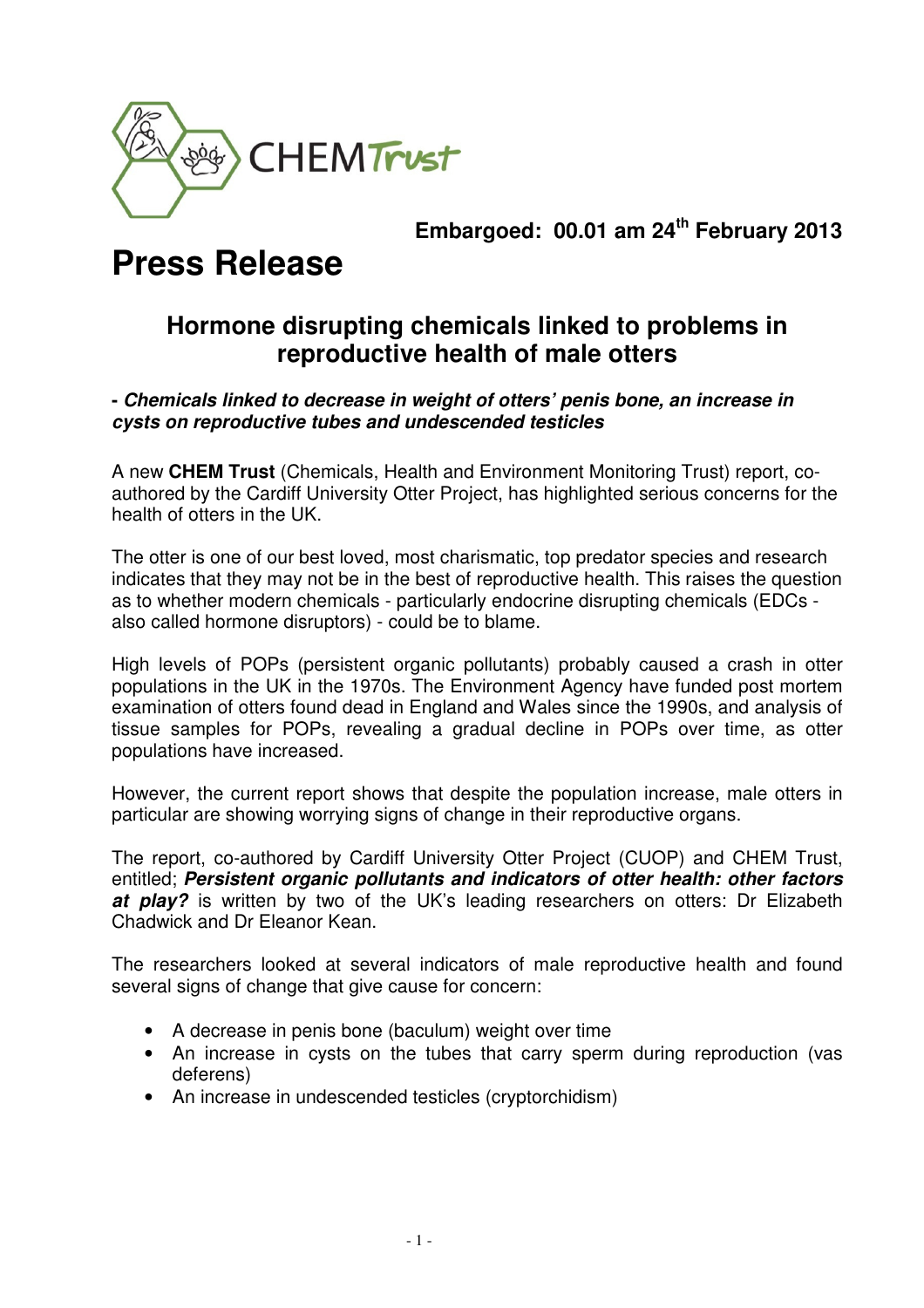It is not possible to determine exactly what the causes of these changes are, but various studies, both in the laboratory and in wildlife, have suggested links between hormone disrupting chemicals and problems with male reproductive health.

**Dr Kean stated "The otter is an excellent indicator of the health of the UK environment, particularly aquatic systems. Our contaminant analyses focused on POPs that were banned in the 1970s, but which are still appearing in otter tissues now – other chemicals, in current usage, are not yet being monitored in wildlife. There is a clear need to regularly revise the suite of contaminants measured – failure to do so may lead to a false sense of security and cause emerging threats to otters and UK wildlife to be missed ".** 

It is recommended that monitoring of pollutants and health in top predators such as the otter should be expanded in the UK and EU. Given the broader knowledge of the role of EDCs in reproductive health, particular attention should be paid to these chemicals, and the reproductive health of top predator species. Further, additional and more sensitive indicators need to be investigated, to give a broader picture of health of the otter and that of the UK's freshwater environment.

**Gwynne Lyons, CHEM Trust stated "If we are to protect our wildlife, we need good information on the reproductive health of key species in both the terrestrial and aquatic environments. Surely in the 21st century that is not too much to ask? These findings highlight that it is time to end the complacency about the effects of pollutants on male reproductive health, particularly as some of the effects reported in otters may be caused by the same EDCs that are suspected to contribute to the declining trends in men's reproductive health and cause testicular cancer, undescended testes and low sperm count. This study has raised a warning flag. In reality humans and wildlife are exposed to a cocktail of many chemicals every day and some may be adding up to cause problems. How EDCs are managed in the EU is now up for grabs as discussions are now ongoing amongst EU experts. However, unfortunately the UK wants to limit the number of EDCS that are effectively regulated."** 

This study points in the same direction as research in humans, with increased numbers of baby boys born with undescended testicles, malformation of the penis and reduced sperm counts.

CHEM Trust is calling for the UK Government and the EU to urgently identify hormone disruptors to ensure that chemicals suspected of playing a role in male reproductive health problems are substituted with safer alternatives.

#### **END**

#### **For more information contact:**

Elizabeth Salter Green Tel: 01823 619002 Mob: 07976 273157 Email: elizabeth.saltergreen@chemtrust.org.uk

Tomas Llewelyn Barrett Tel: 02920 875596 Email: BarrettTL1@cardiff.ac.uk